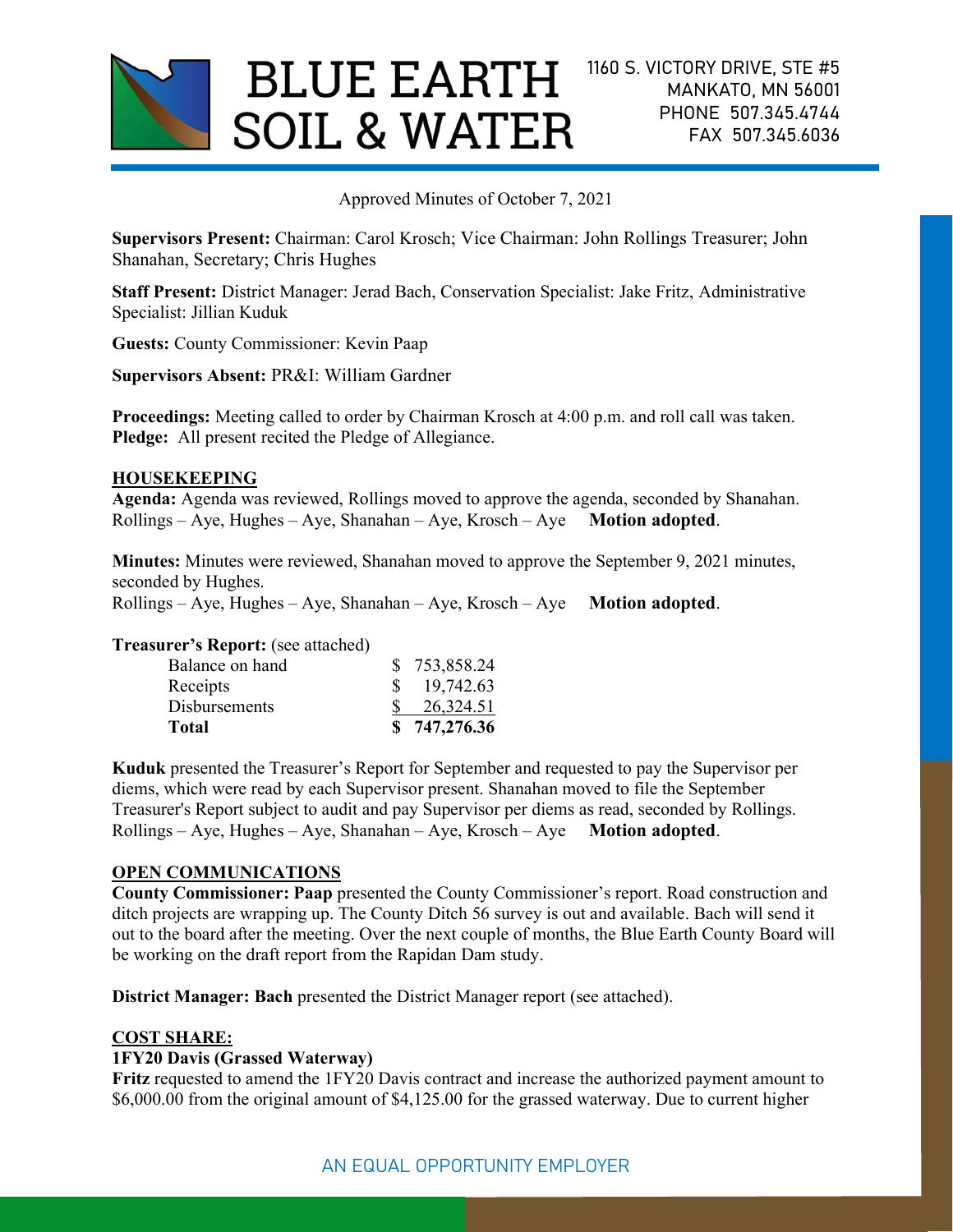construction prices, the bids for the overall price of the project came in higher than originally expected. The estimated total cost for this project is now \$8,000.00. Rollings moved to amend the 1FY20 (Davis) contract to have an authorized payment amount of \$6,000.00 from the FY20 State Cost Share Grant, seconded by Shanahan.

 $Rollings - Aye$ , Hughes – Aye, Shanahan – Aye, Krosch – Aye Motion adopted.

## 3FY20 Goodburn (Grade Stabilization)

Fritz requested to encumber \$7,500.00 for the installation of a grade stabilization structure, with an estimated total cost of \$10,000.00. Rollings moved to encumber \$7,082.00 from FY20 State Cost Share Grant and \$418.00 from FY21 State Cost Share Grant, for the 3FY20 (Goodburn) contract, seconded by Shanahan.

 $Rollings - Aye$ , Hughes – Aye, Shanahan – Aye, Krosch – Aye Motion adopted.

# WBIF-WW-21-07-01-01 Williams (Well Sealing)

Fritz requested to encumber \$1,000.00 for the sealing of a well, with an estimated total cost of \$2,021.00. Rollings moved to encumber \$1,000.00 for the WBIF-WW-21-07-01-01 (Williams) contract, seconded by Hughes.

 $Rollings - Aye$ , Hughes – Aye, Shanahan – Aye, Krosch – Aye Motion adopted.

## NEW BUSINESS:

## Enterprise Fleet Vehicle Update

Bach reviewed the Enterprise Fleet vehicle management plan that was approved by the board in May of 2019. The SWCD purchased the Durango in 2019 and then planned to replace the RAM 1500 in 2020 and replace the Big Horn in 2021 or 2022. Due to Covid, this plan was put on hold and neither truck has been replaced yet. After some discussion it was recommended to the board to replace both trucks on a fleet lease contract. Rollings moved to approve the replacement of the current trucks with a RAM 1500 and a RAM 3500 on a fleet lease contract, seconded by Shanahan.

Hughes – Aye, Shanahan – Aye, Gardner – Aye, Krosch – Aye Motion adopted.

# Blue Earth SWCD Comp Plan Approval

Bach presented the SWCD Comprehensive Plan to the Board reviewing through each page of the document. The Board discussed and made only minor grammatical changes to the plan. Bach explained the BWSR review and approval process. Rollings moved to approve the final draft of the 2022-2026 SWCD Comprehensive Plan, including all discussed changes, to be sent to BWSR for approval, seconded by Shanahan.

Hughes – Aye, Shanahan – Aye, Gardner – Aye, Krosch – Aye Motion adopted.

# MASWCD 2021 Resolutions

Kuduk presented the MASWCD resolution packets for this year's upcoming convention in December which will be an in-person event. She informed the board of when their ballots need to be submitted to her. Krosch asked if registration information has been sent out regarding the convention which Kuduk has not seen yet.

# SUPERVISOR REPORTS

Rollings – Asked for some clarification on the Watonwan 1W1P business and how the title work is completed for the Enterprise Fleet sales.

Hughes – Gave an update on the Le Sueur 1W1P community kickoff he attended at St. Olaf Park and the water storage program funding that was discussed during the recent Area VI meeting.